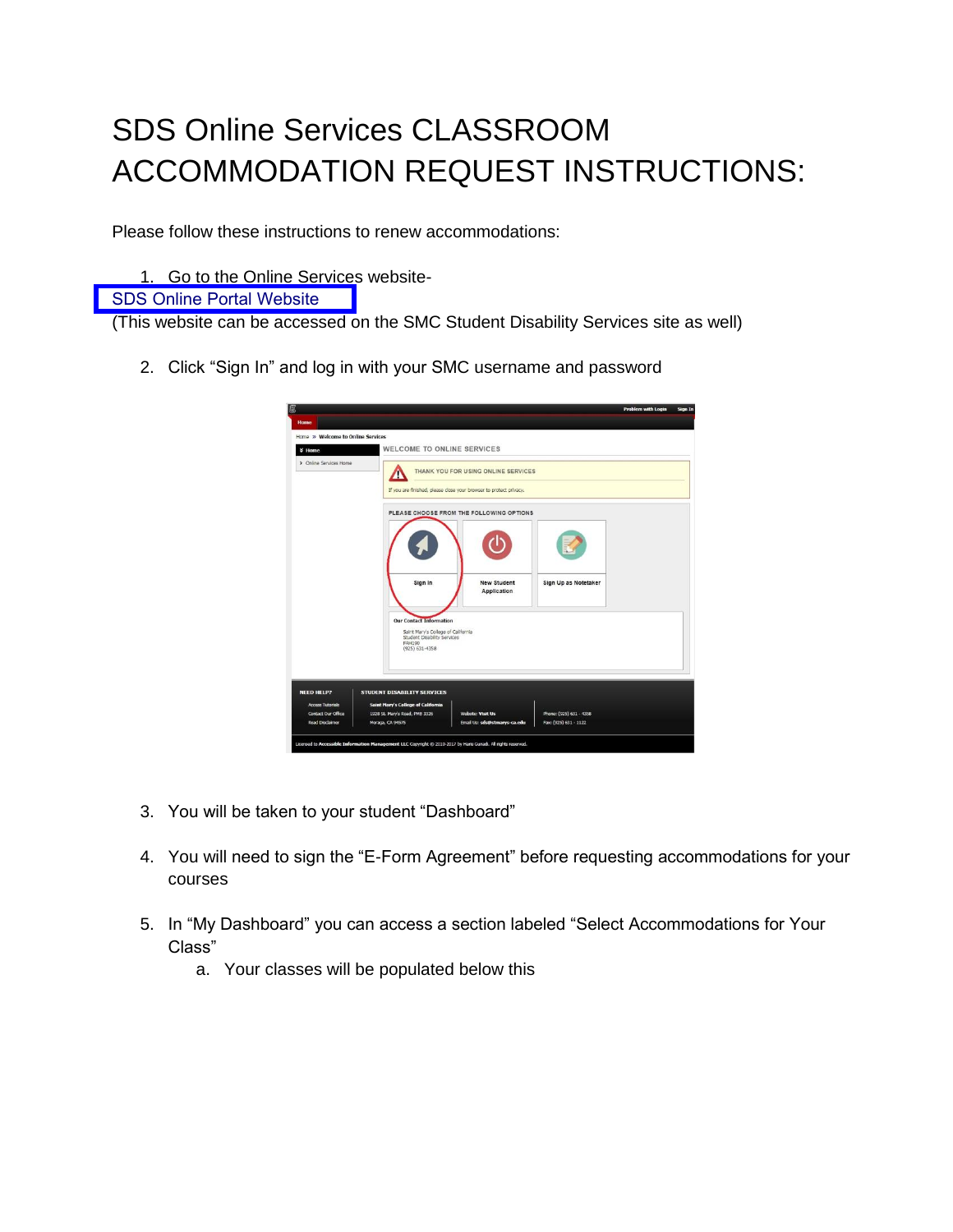

6. Select the classes you wish to request accommodations for and select "Step 2- Continue to Customize Your Accommodations"

| Step 1: Select Class(es)                           |  |  |
|----------------------------------------------------|--|--|
|                                                    |  |  |
| Fall 2017 - AH                                     |  |  |
| Fall 2017 - BIOL                                   |  |  |
| Fall 2017 - PHYSI<br>$\left\vert \cdot\right\vert$ |  |  |
| Fall 2017 - PHYSI                                  |  |  |
| Fall 2017 -                                        |  |  |
|                                                    |  |  |
| Agreement to request accommodation language.       |  |  |
|                                                    |  |  |